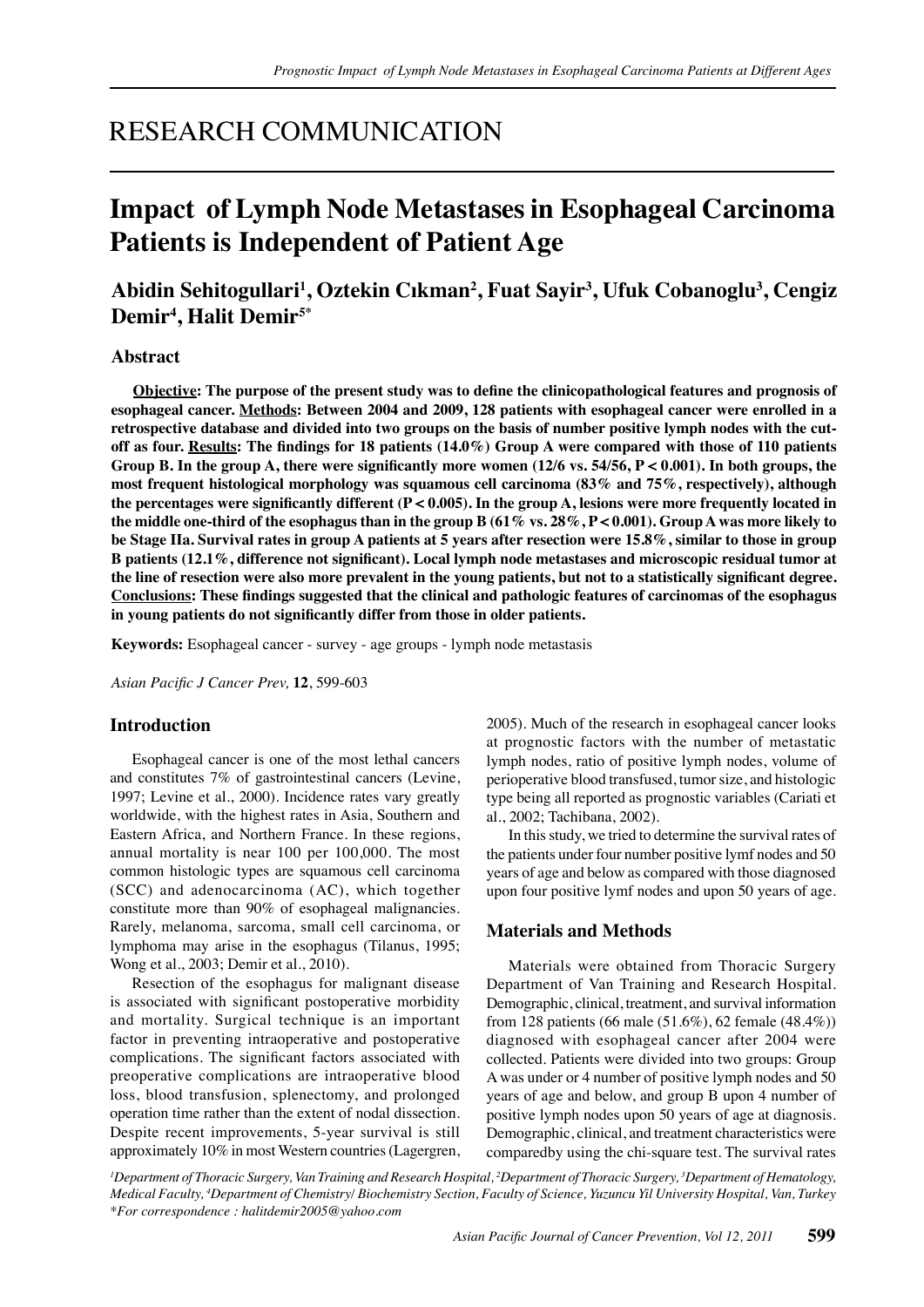*Abidin Sehitogullari et al*

**Table 1. Sex, Cell Type and Localization of the Subjects**

|                     |                  |          | Group A Group B                | Total               |
|---------------------|------------------|----------|--------------------------------|---------------------|
|                     |                  | (%)      | $(\%)$                         | $(\%)$              |
| Gender              | Male             |          | $(33)$ 56 (53.7)               | 62(48.4)            |
|                     | Female           |          | $12(67)$ 54 (46.3) 66 (51.6)   |                     |
|                     | Total            |          | 18 (100) 110 (100)             | 128 (100)           |
| Morphology Squamous |                  | 15 (83)  | 82 (75)                        | 97(76.1)            |
|                     | Adenocarcinoma   | 2(11)    | 24 (22)                        | 26(21)              |
|                     | Others           |          | $1(6)$ 3(3)                    | V                   |
|                     | Total            |          | 18 (100) 110 (100)             | 128 (100)           |
| Lesion              | Upper one-third  | 1(6)     | 5(4.6)                         | 6(4.7)              |
| locations           | Middle one-third |          | $11(61)$ $31(28.3)$ $42(31.5)$ |                     |
|                     | Lower one-third  |          | $(33)$ 74 $(67.1)$ 80 $(63.8)$ |                     |
|                     | Total            |          | 18 (100) 110 (100) 128 (100)   |                     |
|                     | Stage I          | 2(11)    | $\Omega$                       | 2(1.8)              |
|                     | Stage IIa        | 5 (28)   | 16(14.5)                       | 21(16.4)            |
|                     | Stage IIb        | (6)<br>1 |                                | $18(16.3)$ 19(14.8) |
|                     | Stage III        |          | $(33)$ 52 (47.2)               | 58 (45.2)           |
|                     | Stage IV         | 4 (22)   | 24 (22)                        | 28(21.8)            |
|                     | Total            | 18 (100) | 110(100)                       | 128 (100)           |

**Table 2. Survival Values of the Subjects Who have Undergone Surgical Resection**

| Duration (months) | Group A $(\%)$ | Group B $(\%)$ |
|-------------------|----------------|----------------|
| 6                 | 10(89.2)       | 57 (81.4)      |
| 24                | 5(40.4)        | 27(36.1)       |
| 60                | 3(15.8)        | 27(36.1)       |

of the patients who were surgically treated were calculated and compared between the groups. Statistical analysis was performed using Stata 8.0 (Stata Corporation, College Station, TX, USA). All P values reported are two-tailed, and  $P = 0.05$  was considered to be statistically significant.

### **Results**

A total of 128 patients diagnosed with esophageal cancer were identified. Of these, 18 patients (14.0%) were under or 4 number of positive lymph nodes and younger (Group A) and 110 (85.9%) were upon 4 of positive lymph nodes and older (Group B) (Table 1). The mean age was 46 (18-65 years) in Group A and 62.16 in Group B. In Group A, 6 patients (33%) were male and 12 were female (67%), in Group B 56 patients (53.7%) were male and 54 (46.3%) were female. These sex differences between groups were statistically significant (*P*=0.001). In both groups, the most frequent histological morphology was squamous cell carcinoma (83% vs. 75%, *P*=0.005). Adenocarcinoma was the second most common type  $(11\% \text{ vs. } 22\%, P=0.01)$ (Table 1). The difference between ratios of types of the two groups was statistically significant. In the group A, lesions were more frequently located in the middle onethird of the esophagus (61% vs.  $28.3\%$ ,  $P=0.001$ ), while in the group B, lesions were more frequently at the lower one third of the esophagus (33% vs. 67%, *P*=0.001) (Table 1). In the overall study group, 2 cases (1.8%) had Stage 1, 21 cases (16.4%) had Stage IIa, 19 cases (14.8%) had Stage IIb, 58 cases (45.2%) had Stage III, and 28 cases (21.8%) had Stage 4 cancers (Table 1). There was no patient with Stage 1 disease in Group B. The percentage of these patients in Group A was 2%. This difference was not statistically significant(*P*=0.312). Group A patients

were more likely to have Stage IIa disease than Group B patients who were upon 4 number positive lymph nodes and older (28% in Group A and 14.5% in Group B) and this difference was statistically significant  $(P=0.000)$ . Stage IIb disease was present in 6% and 16.3% of Group A and B patients, respectively. The difference between two groups was not statistically significant (*P*=0.081). Stages 3 and 4 diseases were present in 33% and 22% of Group A patients, respectively; they were present in 47.2% and 22% of Group B patients. Differences between two groups were not statistically significant for both Stages 3 and 4 (*P*=0.324 for Stage 3 and *P*=0.321 for Stage 4). Among the surgically treated patients, the 6-month survival rates for Groups A and B were 89.2 % and 81.4  $\%$ , respectively; 24 months, 40.4 $\%$  and 36.1 $\%$ ; 60 months 15.8% and 12.1% (Table 2). While the survival rates were decreased in the upon 4 number lymph nodes group and older, they were not statistically significant (*P*=0.05). For these calculations, operative mortalities were excluded.

#### **Discussion**

The incidence of esophageal cancer varies considerably with geographic region and also within a common area among ethnic groups. Two of the locations where the highest rates are seen are Northern China and Northern Iran. In these regions, incidence exceeds 100 in 100,000 individuals (Fisher et al., 1998). While in Linxian, Hunan province, China, esophageal cancer is endemic, in the US, the incidence is less than five per 100,000 (Cheng et al., 1994; Fisher, 1998). In the east Anatolia region of Turkey, the incidence is similar to that of Iran. Although esophageal cancers are seen much more frequently in men in North America and Europe, in regions where prevalence is high, such as China, Japan, and Singapore, the rates are equal between men and women. Koshy and colleagues, in their article, have reported an approximate 3 : 1 male predominance in esophageal cancer incidence (Koshy et al., 2004). In addition, Eloubeidi and colleagues reported their patient population to be 72.9% male and 27.1% female (Eloubeidi et al., 2002).

In our institute, of the 128 patients diagnosed with esophagus cancer, 62 (48.4%) were male and 66 (51.6%) were female. Male-female ratio was similar in all patients. While in under 4 number positive lymf node and younger group, 33% were male, and in the upon 4 number positive lymf node and older group, 53.7% were male. In Group A, female gender was more frequent but survival rates were decreased more. The rates of esophageal cancer are extremely low in persons under 4 number positive lymf node group and younger than upon 4 number positive lymf node and older group and continue to rise with each decade of life. Eloubeidi et al. reported the median age as 68 in their study involving 10 441 patients. In their study, 0.1% of the patients were under age 30 and 1.1% of patients were under age 40 (Eloubeidi et al., 2002).

As to our study, the mean age was 36 in Group A, 62.36 in B, and 57.96 in the overall study group. Subjects in Group A were more frequently women, which is different than the overall patient population and reports in the literature. Of the 4 subjects under the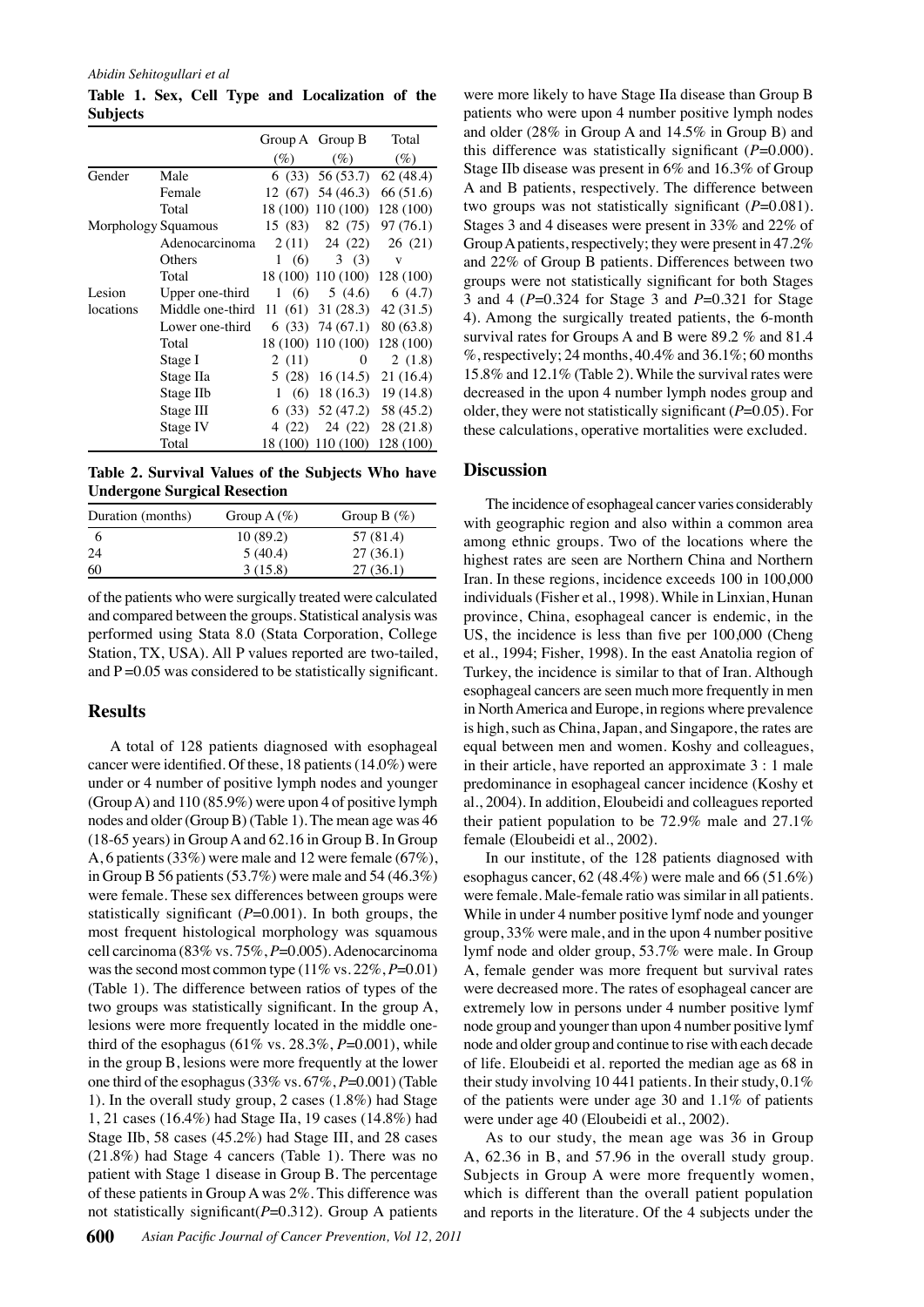age of 35, 2 of the 10 were female. In both groups, the most common symptom was dysphagia, followed by chest pain and weight loss. These symptoms were not significantly different between our two groups. Axon et al. compared 24 patients with resectable hypopharynx and cervical esophageal carcinoma under the age of 45 with 156 patients who presented the same symptoms between the ages of 60 and 69. They stated that the young adults presented with less-advanced disease as assessed by tumor, node, metastasis (TNM) classification. They explained that this finding could indicate the younger patients' greater awareness of thegravity of their symptoms (Axon et al., 2000). The predominant histological types of esophageal carcinoma are squamous cell carcinoma and adenocarcinoma. Less common histologies include adenoid cystic, mucoepidermoid, adenosquamous, undifferentiated, and malignant melanoma. These rare types have poor prognoses. Small cell carcinoma can also be seen in the esophagus with a course similar to that in the lung (Imai et al., 1978) . Non-epithelial tumors in the esophagus, most of which is leiomyosarcoma, are rare. Metastatic tumors can also be found in the esophagus, most frequently from the breast (Fisher et al., 1998). In the 1960s, more than 90% of all esophageal tumor cases were squamous cell carcinomas in type. Esophageal adenocarcinoma is increasing in the Western countries and now equals or surpasses squamous cell carcinoma in many centers in the United States and Europe (Devesa et al., 1998; Daly et al., 2000). Whereas esophageal adenocarcinoma usually arises from areas with specialized intestinal metaplasia in the distal esophagus, squamous cell carcinoma is related to alcohol and nicotine abuse.

Mariette et al.'s study showed that, compared with squamous cell carcinoma patients, those with adenocarcinoma were significantly older, had a lower incidence of respiratory and otolaryngologic histories, and had more advanced tumors and a larger percentage of invaded lymph nodes (Mariette et al., 2005). In the past, squamous cell carcinomas accounted for over 95% of esophageal malignancies but over the past two decades, the incidence rates of squamous cell carcinomas have been decreasing whereas the incidence of adenocarcinoma of the esophagus has been dramatically increasing (Levine, 1997; Levine et al., 2000; Lightdale, 2000; Siewert et al., 2001; Mariette, 2005). In Eloubeidi et al.'s report, squamous cell carcinoma and adenocarcinoma also were the two most common morphologic types (53.6% and 36.9%, respectively) (Eloubeidi et al., 2002). Mariette and associates have reported that patients with adenocarcinoma compared with those that had squamous cell carcinoma were significantly older (Mariette et al., 2005). According to Mariette et al., it will be necessary to identify new molecular markers to better understand the specific pathogenesis and develop new therapeutic strategies for these tumors with diverse cell types (Mariette et al., 2005).

In our younger group, the most common type was squamous cell carcinoma and this difference was statistically significant. In both of our groups, the most frequent histological morphology was squamous cell carcinoma, with adenocarcinoma being second most

prevalent. Ten to twenty percent of esophageal cancers are located in the upper most third of the esophagus, 50% are in the middle third, and 30-40% are in the lower third. Moreover, according to Eloubeidi and colleagues, the most common primary tumor site is the lower one-third of the esophagus (44.6%) (Eloubeidi MA et al., 2002). In our younger group, lesions were more frequently located at the middle one-third of the esophagus  $(61\%)$  than in the older group, and this feature was statistically significant. Esophagectomy remains the standard care for the treatment of early-stage tumors confined to the esophagus and paraesophageal region. In our institution, the selection of the therapeutic modality is based on resectability of the primary tumor and the patient's general status.

0 10-25% (Law et al., 1992; Chu et al., 1997; Ellis, 1999; 25.0 these modalities remain low. The rate of resectability 50.0 75.0 status is not appropriate for an esophagectomy, primary100.0 A primary surgical resectionis considered the therapy of choice if it is predicted that a complete tumor resection can be achieved and the patient can tolerate an extensive surgical procedure. Preoperative chemotherapy, combined radiochemotherapy, or both are used for the patients with T3/T4 tumors. When the patient's general radiochemotherapy is considered. In patients with systemic metastases or malignant esophagotracheal fistula, palliative methods (stents, chemotherapy, orradiochemotherapy) are employed in our institution. As it is not rare for the patients to refuse chemotherapy or radiochemotherapy in our region, our rates about of esophageal cancer is reported to range from 60-90%, and the resulting 5-year overall survival rate ranges from Visbal et al., 2001). Five-year survival rates were reported for Stage 1 esophageal cancer, ranging from 80-94% and, for Stage 3, rates range from 10-14% (Ellis, 1999; Visbal et al., 2001). In our study, 12 (66%) subjects in Group A, and 56 (50.9%) subjects in Group B were operated on. While the ratio of overall resectability was determined to be 77.7, the unresectability rate on surgery was 9.7%. Nevertheless, 58 (45.3%) of the 128 subjects operated on were Stage 3.

Early surgical complications in our patients were wound infection (8.7%), gastric distention (7.4%), cardiac or pulmonary complications (8.1%), contralateral hydrothorax (8.2%), empyema (6.2%), anastomotic leak  $(2.5\%)$ , pneumothorax  $(2\%)$ , chylothorax  $(1\%)$ , and bleeding (2.2%). Late complications were stenosis (13.6%) and recurrence (6.2%). Overall mortality rate was 6.8%. A major problem in esophageal cancer is that half of the patients present with unresectable or metastatic cancers; if a screening program could detect the disease at an earlier stage, there could be a greater possibility for better long-term survival. Unfortunately, the value and costeffectiveness of endoscopic surveillance for esophageal cancers has not been demonstrated. Esophageal carcinoma has a dismal prognosis (Watson et al., 1994; Boyle et al., 1999; Rindani et al.,1999). Five-year overall survival is still about 10-25% in most Western countries, although there have been recent improvements (Lagergren, 2005). Female sex, age less than 65 years, tumor size less than 5 cm, upper third esophageal location, have all positively influence outcome, while weight loss, low Karnofsky

**20.3 6.3 10.1**

**46.8 56.3**

**38.0 31.3**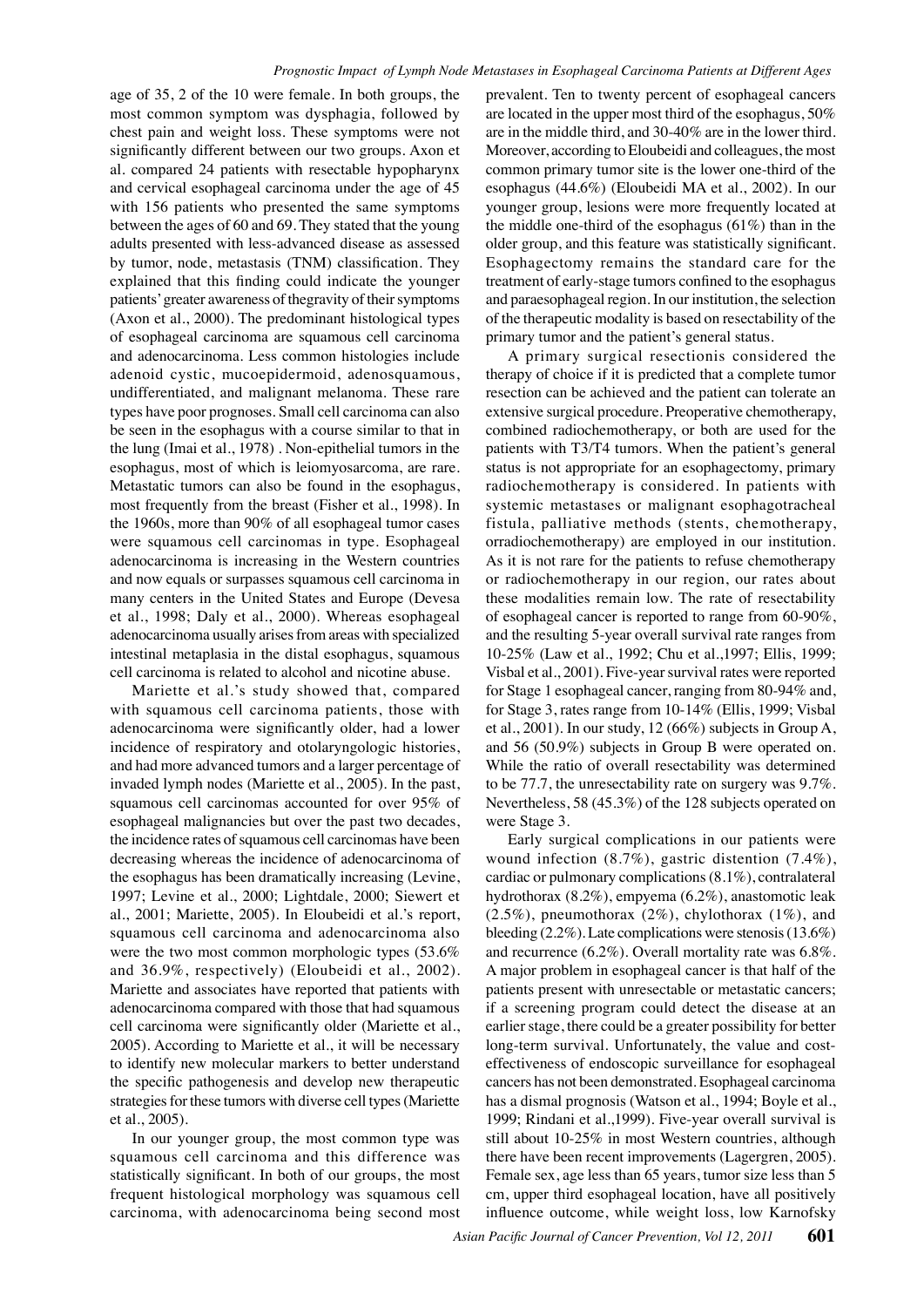#### *Abidin Sehitogullari et al*

performance status, deep ulceration of tumor, sinus tract formation, and fistula formation are all poor prognostic factors (Pearson, 1977; Hussey et al., 1980; Schrump et al., 2001). Tumor stage is still the most important prognostic factor, so early diagnosis and treatment are extremely important (Rice et al., 1997).

When comparing both of our groups, Stage 2 a was more frequent among Group A. However, survival rates were decreased in Group B. This can be attributed to the fact that across all stages, patient age and tumor site are important predictors of survival with esophageal carcinoma (Eloubeidi et al., 2002). Axon et al. reported that young adults presenting with squamous cell carcinoma of the hypopharynx and cervical esophagus had a tumor and nodal staging at presentation similar to that of patients between the ages of 60 and 69, and survival rates indicated no statistical difference after treatment (Axon et al., 2000). They suggested that patient age was not a significant factor for determining prognosis in esophageal carcinoma. Portale et al. studied 263 patients with resectable esophageal adenocarcinoma. Thirty-two patients (12.1%) were younger than 50 years old. In their study, the 5-year survival rate was 32.6% for patients younger than 50 years old and 45.5% for patients older than 50 years old. They reported that, with appropriate and aggressive treatment, the survival rate was similar (Portale et al., 2004).

Esophageal cancers are seen endemically in our region. Although it is very rarely seen in patients under the age of 50, in recent years the prevalence in this age group is increasing. In our cohort of under-11 patients, it is much more commonly seen in women. Younger patients are more likely to have cancers in the middle third of their esophagus, unlike their older counterparts. In both age groups, squamous cell carcinoma was more frequently seen. Survival, however, was not statistically different between the two age groups. Further studies are necessary to more fully understand the pathogenesis of esophageal cancers in younger patients.

Clarck et al., (1994) Studied Rates of lymph node metastases increase with the depth of the primary tumor. Patients with lymphatic metastases can be cured particularly if there are fewer than four nodes involved. Curative surgical therapy necessitates wide lymph node resection to ensure removal of all metastatic nodes. İn their study Patients with four metastatic nodes or less had a survival advantage over those with more than four (p <0.05). There was no difference in survival according to location of nodal metastases. Two (22.2%) of 9 patients with celiac node metastases survived longer than 4 years (Clark et al., 1994). In our study local lymph node metastases were also more prevalent in the young patients, but not to a statistically significant degree. These findings suggested that the clinical and pathologic features of carcinomas of the esophagus in young patients were not significantly different from those in older patients.

#### **References**

Axon PR, Simo R, Temple RH, et al (2000). Carcinoma of the hypopharinx and cervical esophagus in young adults. *Ann*  *Otol Rhinol Laryngol*, **109**, 590-3.

- Boyle MJ, Franceschi D, Livingstone AS (1999). Transhiatal versus transthoracic esophagectomy: complication and survival rates. *Am Surg*, **65**, 1137-41.
- Cariati A, Casano A, Campagna A, et al (2002). Prognostic factors influencing morbidity and mortality in esophageal carcinoma. *Rev Hosp Clin Fac Med Sao Paulo*, **57**, 201-4.
- Casas F, Ferrer F, Farrus B, et al (1997). Primary small cell carcinoma of the esophagus: a review of the literature with emphasis on therapy and prognosis. *Cancer*, **80**, 1366-72.
- Cheng KK (1994). The etiology of esophageal cancer in Chinese. *Semin Oncol*, **21**, 411-5.
- Chu KM, Law SY, Fok M, et al (1997). A prospective randomized comparison of transhiatal and transthoracic resection for lower third esophageal carcinoma. *Am J Surg*, **174**, 320-4.
- Clark GW, Peters JH, Ireland AP, et al (1994). Nodal metastasis and sites of recurrence after enblock esophagectomy for adenocarcinoma. *Ann Thorac Surg*, **58**, 646-53.
- Daly JM, FryWA, Little AG, et al (2000). Esophageal cancer: results of an American college of surgeons patient care evaluation study. *J Am Coll Surg*, **190**, 562-72.
- Demir H, Akkus ZA, Cebi A, et al (2010). Catalase, carbonic anhydrase and other biochemical parameters in esophageal cancers in Turkey. *Asian Pac J Cancer Prev*, **11**, 1029-32.
- Devesa SS, Blot WJ, Fraumeni JF (1998). Changing patterns in the incidence of esophageal and gastric carcinoma in the United States. *Cancer*, **83**, 2049-53.
- Ellis FH Jr (1999). Standard resection for cancer of the esophagus and cardia. *Surg Oncol Clin N Am*, **8**, 279-94.
- EloubeidiMA, Desmond R, ArguedasMR, et al (2002). Prognostic factors for the survival of patients with esophageal carcinoma in the U.S. The importance of tumor length and lymph node status. *Cancer*, **95**, 1434-43.
- Fisher S, Brady L. Esophagus. In: Perez CA, Brady LJ (eds) (1998). *Principles and Practice of Radiation Oncology*, 3rd edn. Philadelphia, PA: lippincott-raven, 1241-56.
- Holmes RS, Vaughan TL (2007). Epidemiology and pathogenesis of esophageal cancer. *Semin Radiat Oncol*, **17**, 2-9.
- Holscher AH, Bollschweiler E, Schneider PM, et al (1995). Prognosis of early esophageal cancer: comparison between adeno- and squamous cell carcinoma. *Cancer*, **76**, 178-86.
- Hussey DH, Barakley T, Bloedorn F (1980). Carcinoma of the esophagus. in: Fletcher G H (ed.). *Textbook of Radiotherapy*, 3rd edn. Philadelphia, PA: Lea & Febiger, 688.
- Imai T, Sannohe Y, Okano H (1978). Oat cell carcinoma (apudoma) of the esophagus: a case report. *Cancer*, **41**, 358-64.
- Koshy M, Esiashvilli N, Landry JC, et al (2004). Multiple management modalities in esophageal cancer: epidemiology, presentation and progression, work-up, and surgical approaches. *Oncologist*, **9**, 137-46.
- Lagergren J (2005). Adenocarcinoma of oesophagus: what exactly is the size of the problem and who is at risk? *Gut*, **54**, 1-5.
- Law SY, Fok M, Cheng SW (1992). A comparison of outcome after resection for squamous cell carcinomas and adenocarcinomas of the esophagus and cardia. *Surg Gynecol Obstet*, **175**, 107-12.
- Levine MS (1997). Esophageal cancer: radiologic diagnosis. *Radiol Clin North Am*, **35**, 265-79.
- Levine MS, Halvorsen RA (2000). Carcinoma of the esophagus. in: Gore RM, Levine MS (eds). *Textbook of Gastrointestinal Radiology*. Philadelphia, PA: WB Saunders, 403-33.
- Lightdale CJ (2000). Positron emission tomography: another useful test for staging esophageal cancer. *J Clin Oncol*, **18**, 3199-201.
- Mariette C, Finzi L, Piessen G, et al (2005). Esophageal